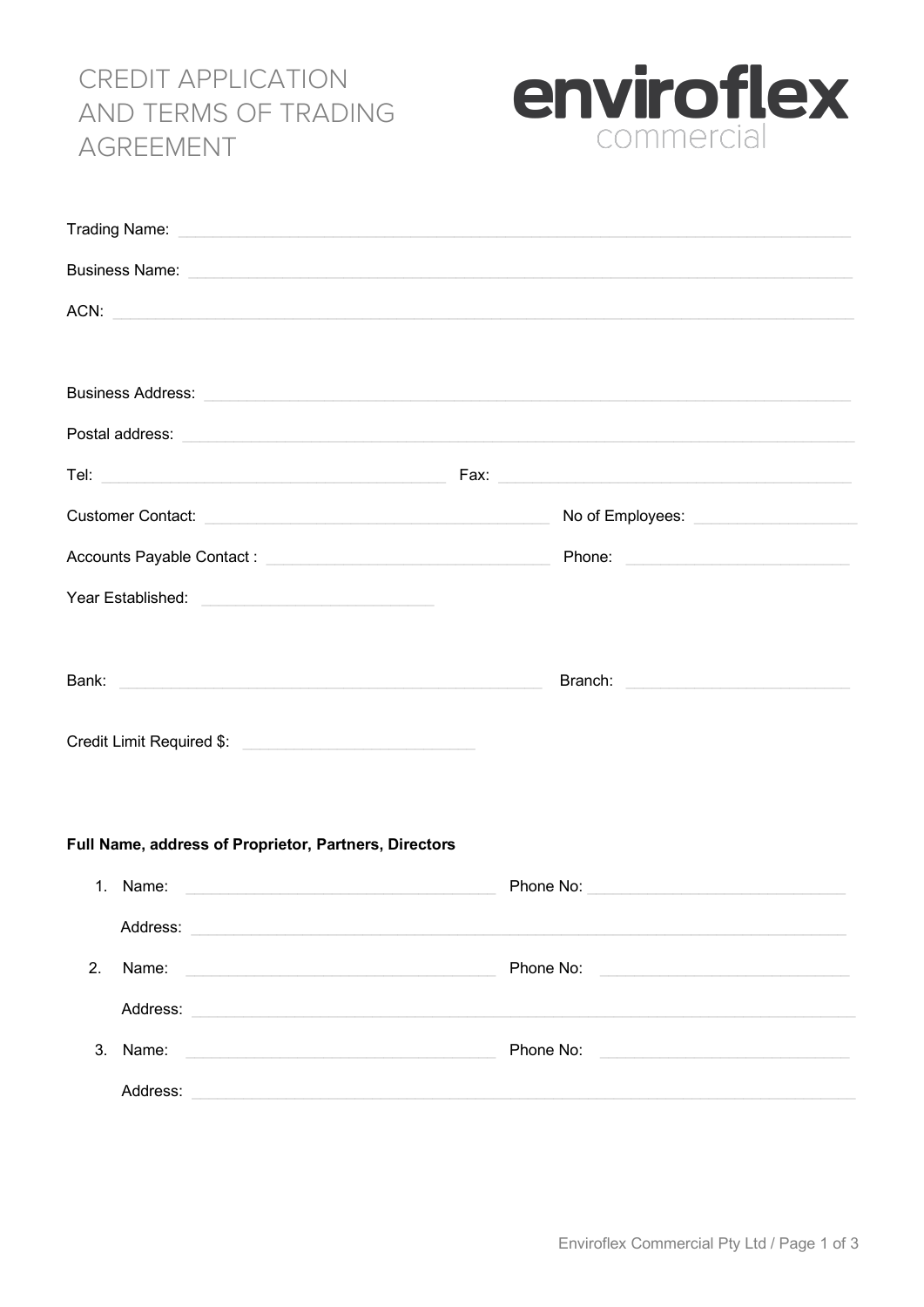

## **Trade References**

| $1_{-}$       | Name:                                                                                                                     | Phone No: |
|---------------|---------------------------------------------------------------------------------------------------------------------------|-----------|
|               | Email:<br><u> 1980 - Jan James James Barnett, amerikansk politik (d. 1980)</u>                                            |           |
| $\mathcal{P}$ | Name:<br>and the control of the control of the control of the control of the control of the control of the control of the | Phone No: |
|               | Email:                                                                                                                    |           |
| 3.            | Name:                                                                                                                     | Phone No: |
|               | Email:                                                                                                                    |           |

The applicant(s) hereby applies to have a credit account opened in the applicants name with Enviroflex Pty Ltd trading as Enviroflex on the terms and conditions attached. The applicant(s) declares that the information provided is for the purpose of obtaining credit and is warranted to be true and correct. The applicant authorises Enviroflex Pty Ltd to obtain commercial information on the applicant company/ business and or directors from a credit provider and or credit report from a credit reporting agency.

Signature of Authority For and on behalf of:

Name: \_\_\_\_\_\_\_\_\_\_\_\_\_\_\_\_\_\_\_\_\_\_\_\_\_\_\_\_\_\_\_\_\_\_\_\_ Title: \_\_\_\_\_\_\_\_\_\_\_\_\_\_\_\_\_\_\_\_\_\_\_\_\_\_\_\_\_\_\_\_\_\_\_\_\_\_\_\_\_  $\mathsf{Signature:}\quad\blacksquare$ 

Any person signing this document on behalf of the company warrants that he/she has the express or implied authority to enter into this contract on behalf of the company.

## **Terms and conditions of sale**

Unless specifically altered or modified in writing by us the following terms and conditions apply and shall be deemed incorporated in and form part of the acceptance of an order.

## **Delivery**

Enviroflex shall not be liable in any way to the purchaser for delays or default in delivery of the order or part thereof nor for any direct or direct or consequential loss or damage arising there from.

## **Price**

- A quotation given by the seller shall be deemed to be an offer to sell upon these terms and conditions.
- The quotation shall remain current for a period of 30 days from the date it is given unless it is previously withdrawn in writing by the seller.
- Price is subject to change without notice where additional costs are incurred that are not in the control of the supplier including but not limited to changes in tax rates applicable, changes in shipping rates, Act of God, War or any other government action.